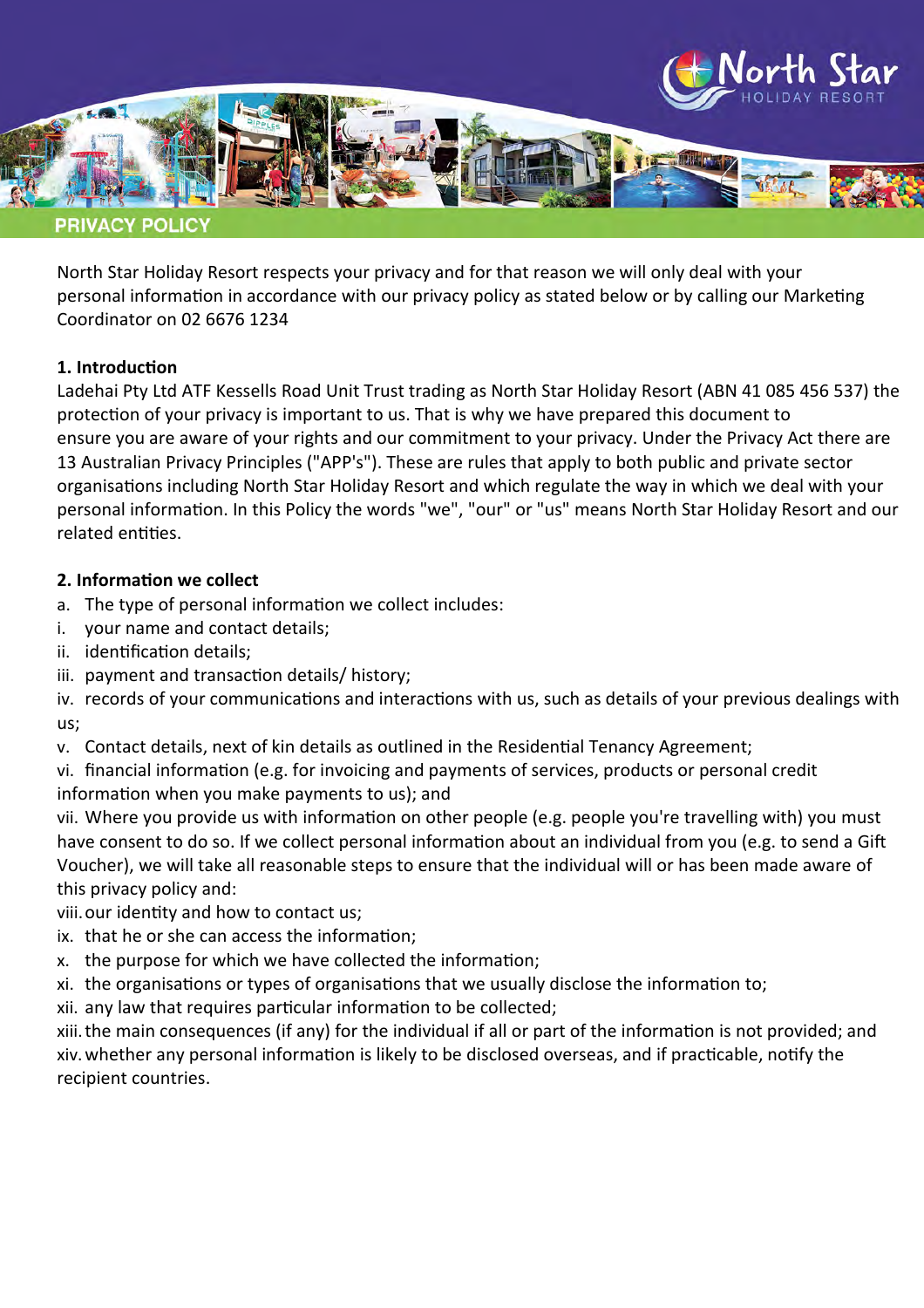

#### **PRIVACY POLICY**

# 3. How we collect information

- a. Customer information
- i. in any discussions we have with you whether in person or by telephone;

 $i$ . through transactions you make with us e.g. making a booking, participating in a promotion, competition, registering for a survey; or using a related digital service;

iii. through customer feedback and survey forms;

iv. through our website or email server by way of 'cookies'. Cookies are small pieces of data that allow the website to remember something about you at a later time for example by storing information of how you use the site. You may configure the web browser to refuse or disable cookies.

v. through our accounts and payments you make;

through third parties.

If you do not wish for your personal information to be collected in a way anticipated by our Privacy Policy, we will use reasonable endeavours to accommodate your request. If we do comply with your request, or you provide us with inaccurate or incorrect information, we may not have sufficient information to conduct our business and we may be limited:

i. in our ability to provide our services to customers;

- ii. in our ability to keep you informed of company updates and services information;
- iii. in considering your application for employment with us; and

in our ability to respond to your inquiry or request.

# 4. How we use your personal information

- a. Customer Information
- i. to assist you with queries;
- ii. to process a booking or application that you have made;
- iii. to process and fulfil a Gift Voucher order;
- iv. for surveys, direct marketing, promotions and competitions;
- v. to evaluate and improve the effectiveness of our website;
- vi. to compose diagnostic and statistical information for our computer network;

to facilitate our internal business operations, including the fulfilment of legal requirements and analysing our services and customer needs with a view to adopting new and/or improved services.

# 5. Direct Marketing

a. When you provide your personal details to us, you consent to us using your personal information for direct marketing purposes (for an indefinite period). Some personal information will be disclosed to an organisation or people that assist in our direct marketing, for example an external mail house. From time to time, we may contact you with information about products and services offered by us and our related entities and our business partners, which we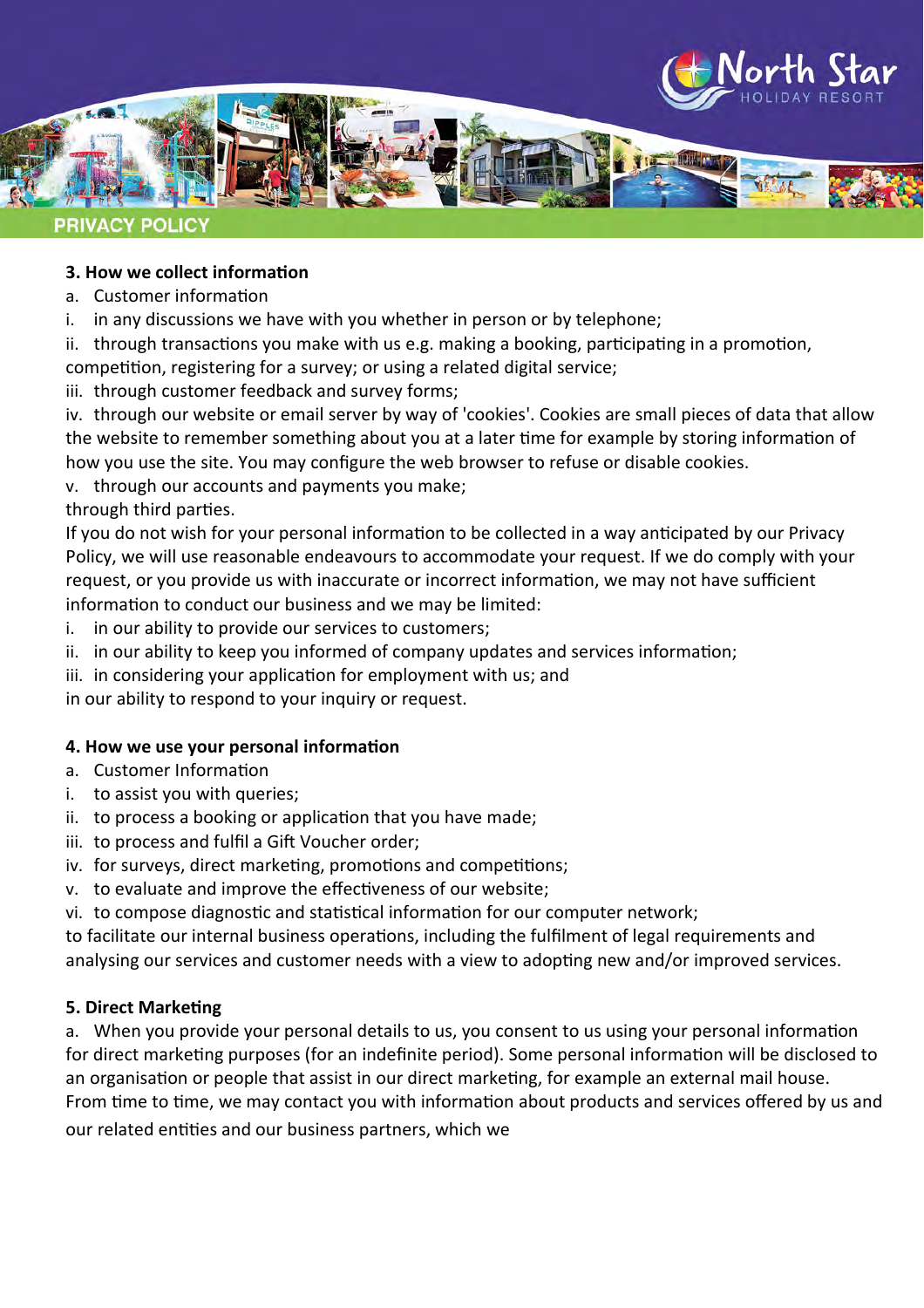



## **PRIVACY POLICY**

- a. think may be of interest to you. When we contact you it may be by mail, telephone, email or SMS.
- b. Where we use or disclose your personal information for the purpose of direct marketing, we will:
- i. allow you to 'opt out' or in other words, allow you to request not to receive direct marketing communications; and
- ii. comply with a request by you to 'opt out' of receiving further communications within a reasonable time frame.
- iii. We will only ever contact you if you have consented to direct marketing, and you can ask to be removed from our marketing lists at any time by directly contacting us.
- We always provide supporters with an opportunity to opt-out of receiving future information via email. If you don't wish to receive new information, just email us at info@northstar.com.au or contact our Marketing Coordinator using the details at the end of this Privacy Policy.

### 6. The quality of your personal information

a. We believe it is important to make sure that the personal information we hold about you is accurate and up to date. To this end our staff have procedures to monitor some of your personal information. b. We also request that you contact us and tell us if any of your personal information has changed (e.g. your address) or if you believe that the personal information is inaccurate. After you advise us we can then update our records and ensure that the personal information we hold is accurate and up to date. You may contact us and request particulars of the personal information we hold about you, and whether that personal information needs to be amended or corrected in any way. You may email your request to info@northstar.com.au.

# 7. How we store and keep information secure

a. We are committed to maintaining the highest level of security of our client(s) files and personal information. We hold personal information electronically and in hard copy form, both at our premises and with the assistance of our service providers.

- b. We use the following security measures to protect personal information:
- i. locked offices;
- ii. locked files;
- iii. passwords on all our computers;
- iv. a firewall on our computer network, which is monitored; and
- v. virus protection software.

vi. We will keep personal information as long as we need it for the purposes in clause 4a of this policy, after which time we will destroy or de-identify the personal information. Otherwise we may keep personal information for any period required by law.